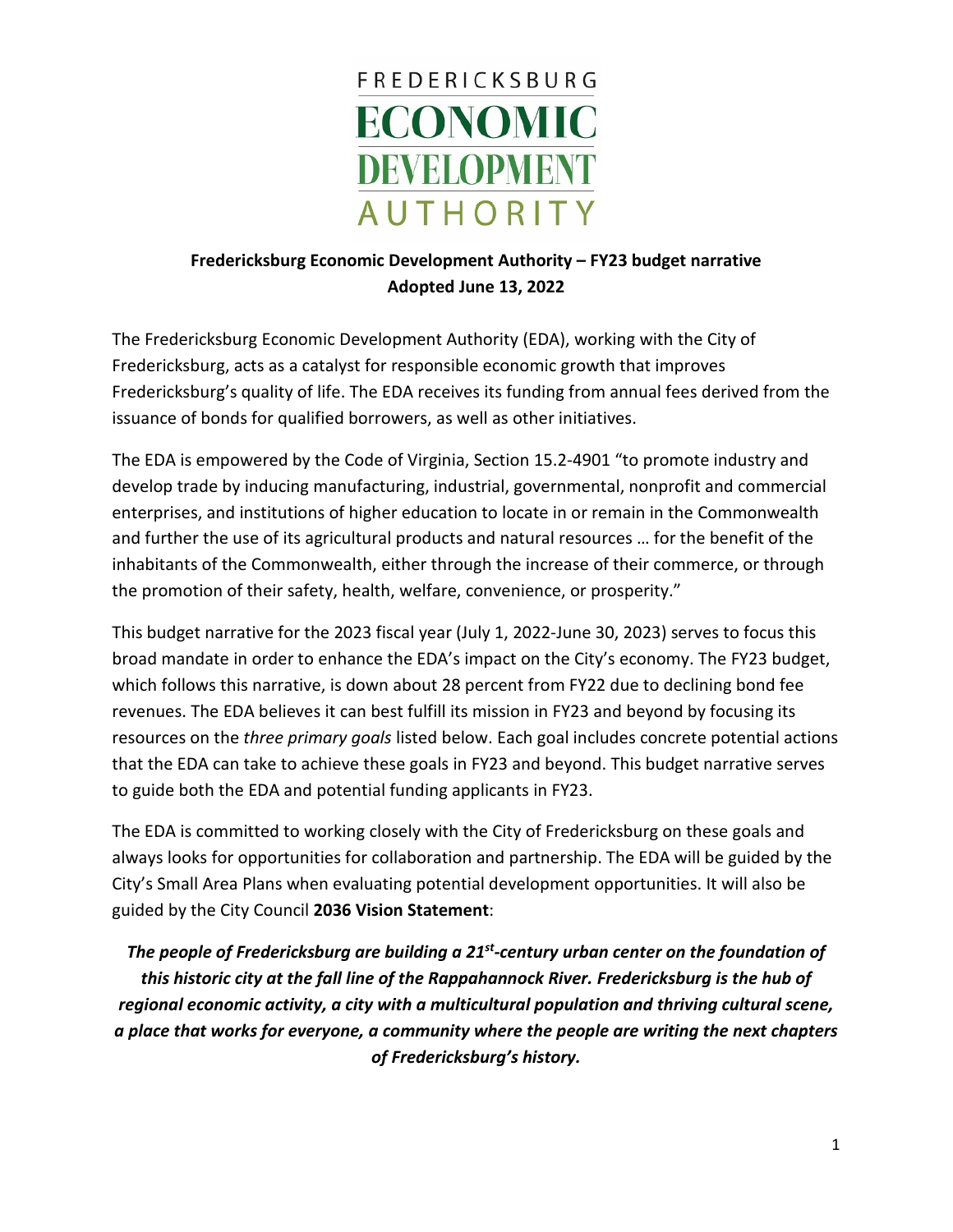## **Goal 1: Enhance neighborhood commercial clusters and corridors outside the historic core.**

Fredericksburg is a city of neighborhoods, many of which have local commercial districts. These business districts serve neighborhood residents; offer opportunities for entrepreneurs; and serve as gateways to the city. The EDA's focus on these districts will expand the historic core's recent success to wider areas of the city. Possible tactical actions could include:

- Investing in real estate in commercial clusters and corridors to encourage redevelopment and entrepreneurship.
- Supporting neighborhood initiatives to enhance neighborhood business development.
- Focusing on entrance corridors leading to the downtown historic core.
- Monitoring and encouraging appropriate master-planned mixed-use development in areas of the City that have opportunities for this type of planning
- Assisting the City of Fredericksburg with the business-related aspects of their Small Area Plans
- Making investments to upgrade the downtown train station.
- Investing in gateway signage to spread awareness of the FXBG brand.

**Goal 2: Grow the City's tourism base.** Travel, tourism, and leisure are very important sectors of the economy in the City of Fredericksburg, and as much as a quarter of the City's tax revenue derives from them. Furthermore, tourism serves to publicize to a regional and national audience Fredericksburg's advantages as a place to live, work, and play. The EDA's focus on this sector will pay dividends for the City's economy; for its tax base; and for its efforts to market itself for responsible growth. Possible tactical actions could include:

- Invest in marketing campaigns to increase public awareness of Fredericksburg and its FXBG brand.
- Invest in a Tourism Opportunity Fund to attract meetings, groups, sports tourism, events and film productions.
- Assist with the relocation of the Fredericksburg Visitor Center into a state-of-the-art new location.
- Invest in bricks-and-mortar tourism assets and events that generate significant visitation, business activity, and meals and lodging tax revenue.